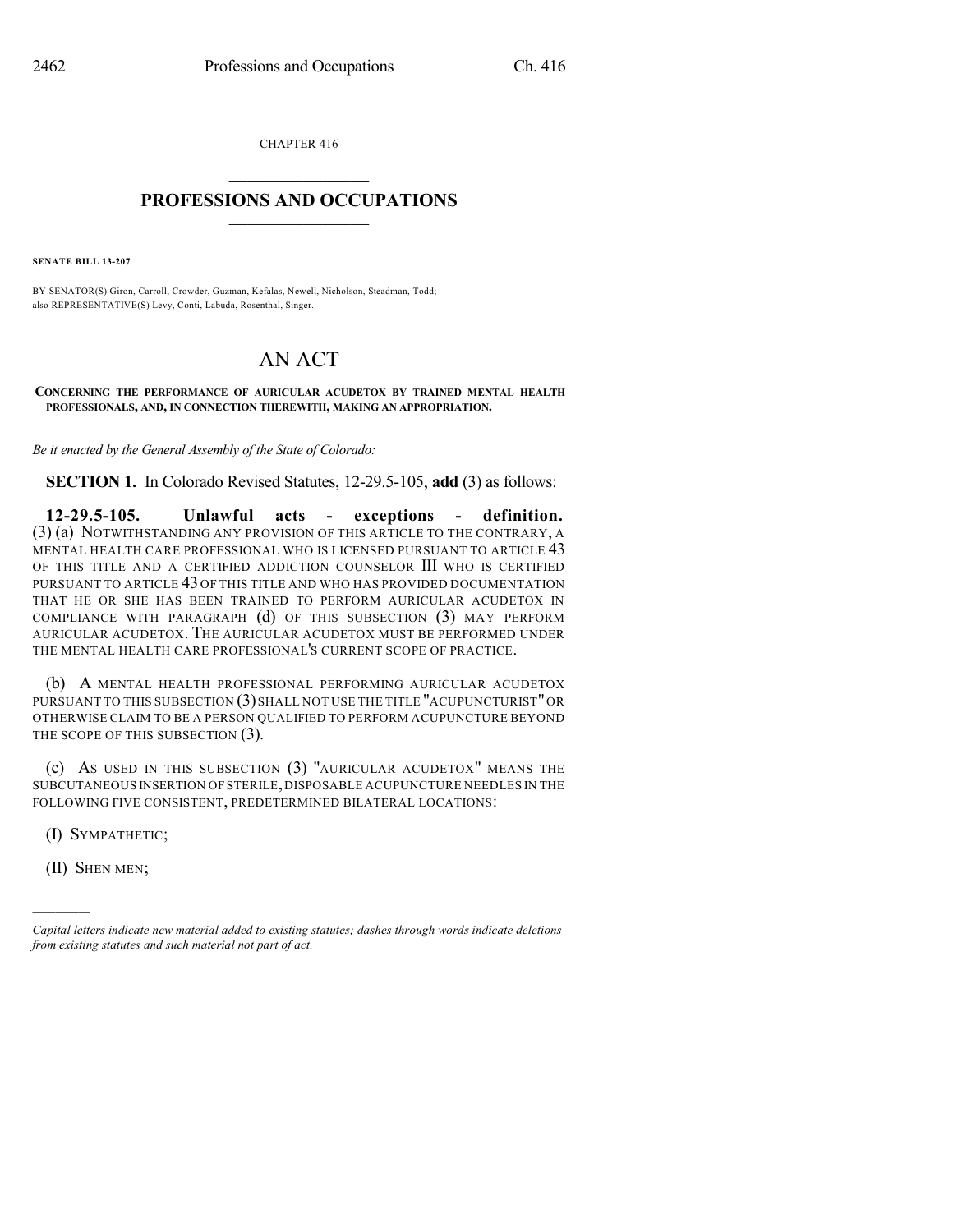- (III) KIDNEY;
- (IV) LIVER; AND
- (V) LUNG.

(d) IN ORDER TO PERFORM AURICULAR ACUDETOX PURSUANT TO THIS SUBSECTION (3), A MENTAL HEALTH CARE PROFESSIONAL MUST SUCCESSFULLY COMPLETE A TRAINING PROGRAM IN AURICULAR ACUDETOX FOR THE TREATMENT OF ALCOHOLISM, SUBSTANCE ABUSE, OR CHEMICAL DEPENDENCY THAT MEETS OR EXCEEDS STANDARDS OF TRAINING ESTABLISHED BY THE NATIONAL ACUPUNCTURE DETOXIFICATION ASSOCIATION OR ANOTHER ORGANIZATION APPROVED BY THE DIRECTOR.

**SECTION 2.** In Colorado Revised Statutes, **add** 12-43-228.5 as follows:

**12-43-228.5. Auricular detox by mental health professionals - training definition.**(1) AMENTAL HEALTH CARE PROFESSIONAL WHO IS LICENSED PURSUANT TO THIS ARTICLE AND A CERTIFIED ADDICTION COUNSELOR III WHO IS CERTIFIED PURSUANT TO THIS ARTICLE AND WHO HAS PROVIDED DOCUMENTATION THAT HE OR SHE HAS BEEN TRAINED TO PERFORM AURICULAR ACUDETOX IN ACCORDANCE WITH SUBSECTION (4) OF THIS SECTION MAY PERFORM AURICULAR ACUDETOX. THE AURICULAR ACUDETOX MUST BE PERFORMED UNDER THE MENTAL HEALTH CARE PROFESSIONAL'S CURRENT SCOPE OF PRACTICE.

(2) AMENTAL HEALTH CARE PROFESSIONAL PERFORMING AURICULAR ACUDETOX PURSUANT TO SUBSECTION (1) OF THIS SECTION SHALL NOT USE THE TITLE "ACUPUNCTURIST" OR OTHERWISE CLAIM TO BE A PERSON QUALIFIED TO PERFORM ACUPUNCTURE BEYOND THE SCOPE OF THIS SECTION.

(3) AS USED IN THIS SECTION "AURICULAR ACUDETOX" MEANS THE SUBCUTANEOUS INSERTION OF STERILE,DISPOSABLE ACUPUNCTURE NEEDLES IN THE FOLLOWING FIVE CONSISTENT, PREDETERMINED BILATERAL LOCATIONS:

- (a) SYMPATHETIC;
- (b) SHEN MEN;
- (c) KIDNEY;
- (d) LIVER; AND
- (e) LUNG.

(4) IN ORDER TO PERFORM AURICULAR ACUDETOX PURSUANT TO SUBSECTION (1) OF THIS SECTION, A MENTAL HEALTH CARE PROFESSIONAL MUST SUCCESSFULLY COMPLETE A TRAINING PROGRAM IN AURICULAR ACUDETOX FOR THE TREATMENT OF ALCOHOLISM, SUBSTANCE ABUSE, OR CHEMICAL DEPENDENCY THAT MEETS OR EXCEEDS STANDARDS OF TRAINING ESTABLISHED BY THE NATIONAL ACUPUNCTURE DETOXIFICATION ASSOCIATION OR ANOTHER ORGANIZATION APPROVED BY THE